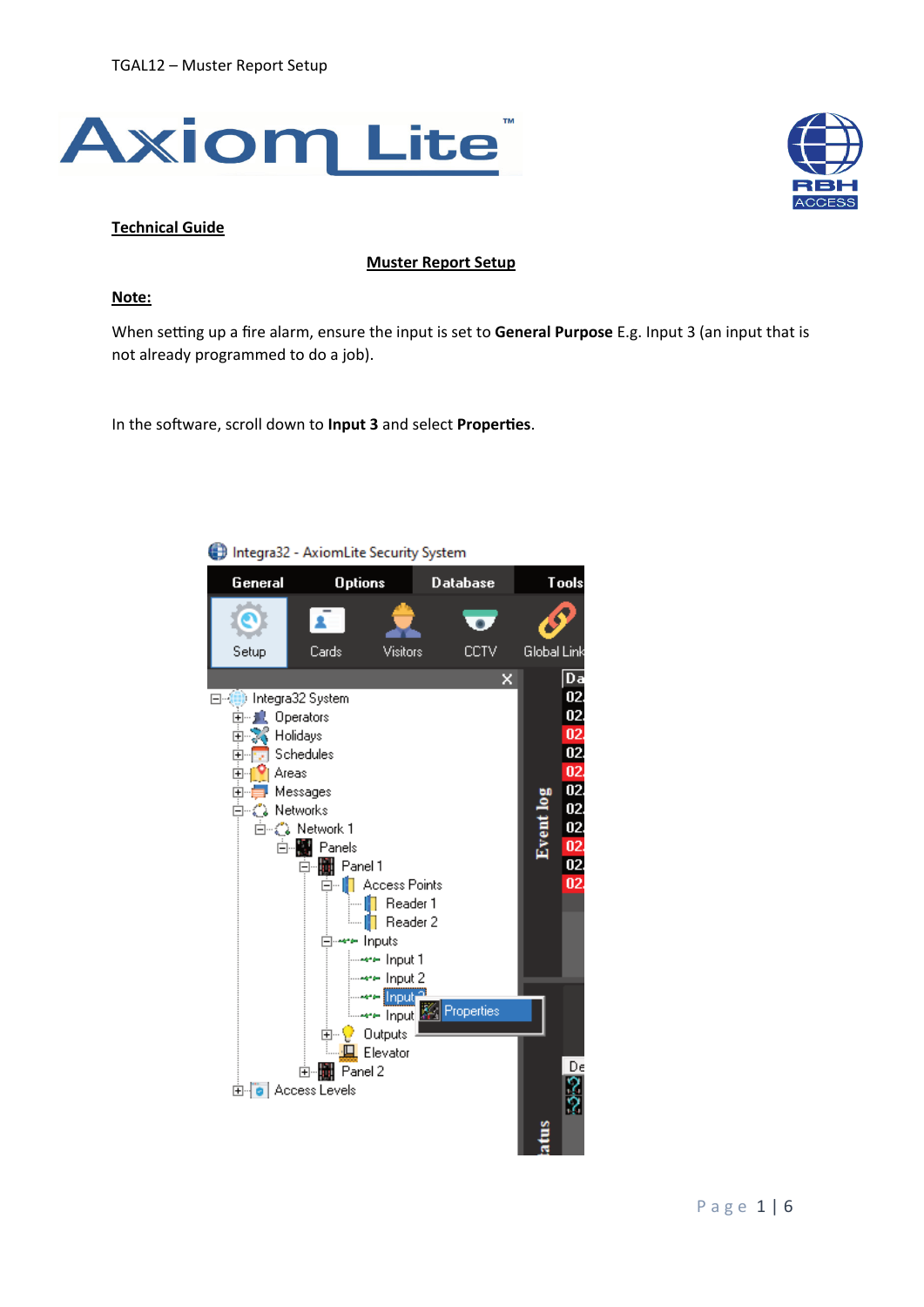To change the name of the Input to **Fire Alarm** for example, go to the **General** tab and under **Description**, type the name you require for the Input. Click Ok when finished.

| nput 3                                          | ĭ |
|-------------------------------------------------|---|
| General Details   CCTV   Links   Alarms         |   |
| Description<br>$-$<br>Fire Alarm                |   |
| Type<br>General Purpose<br>$\blacktriangledown$ |   |
| $\overline{\triangledown}$ Enabled              |   |
| 0k<br>Cancel                                    |   |

To assign the Fire Alarm Input to an area, right click **Area** and select **Add Area**.

Integra32 - AxiomLite Security System

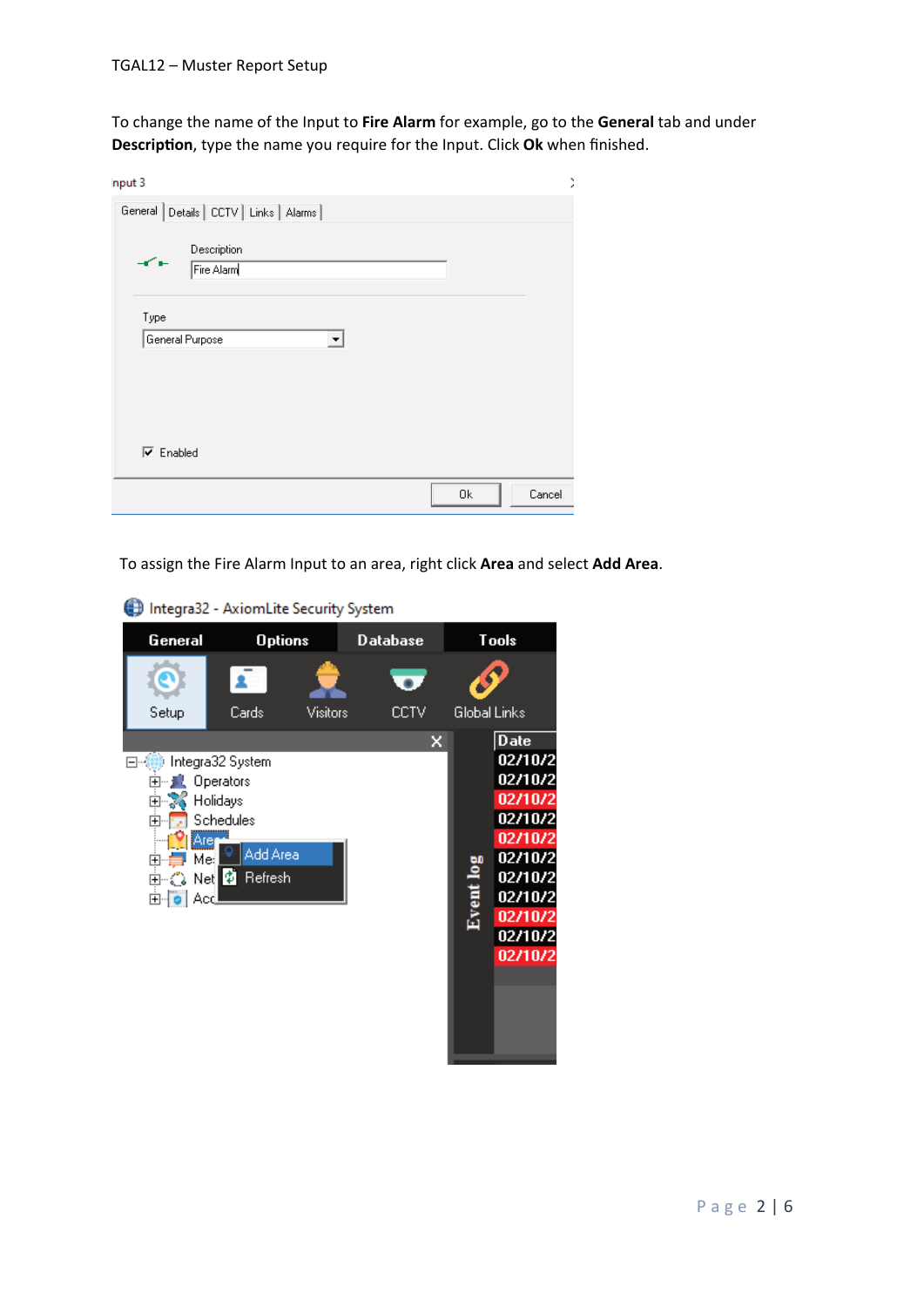To rename the area, right click **New Area** and select **Proper�es**.

Integra32 - AxiomLite Security System



Next, go to Description and type in a name for the area, Onsite for example.

| <b>Area Properties</b> |                              |   |    | ×      |
|------------------------|------------------------------|---|----|--------|
| General                |                              |   |    |        |
|                        | Description<br><b>Onsite</b> |   |    |        |
| Clear Area<br>00:01:00 |                              | ÷ |    |        |
| Input                  |                              |   |    | ▼      |
| Output                 |                              |   |    |        |
|                        |                              |   | 0k | Cancel |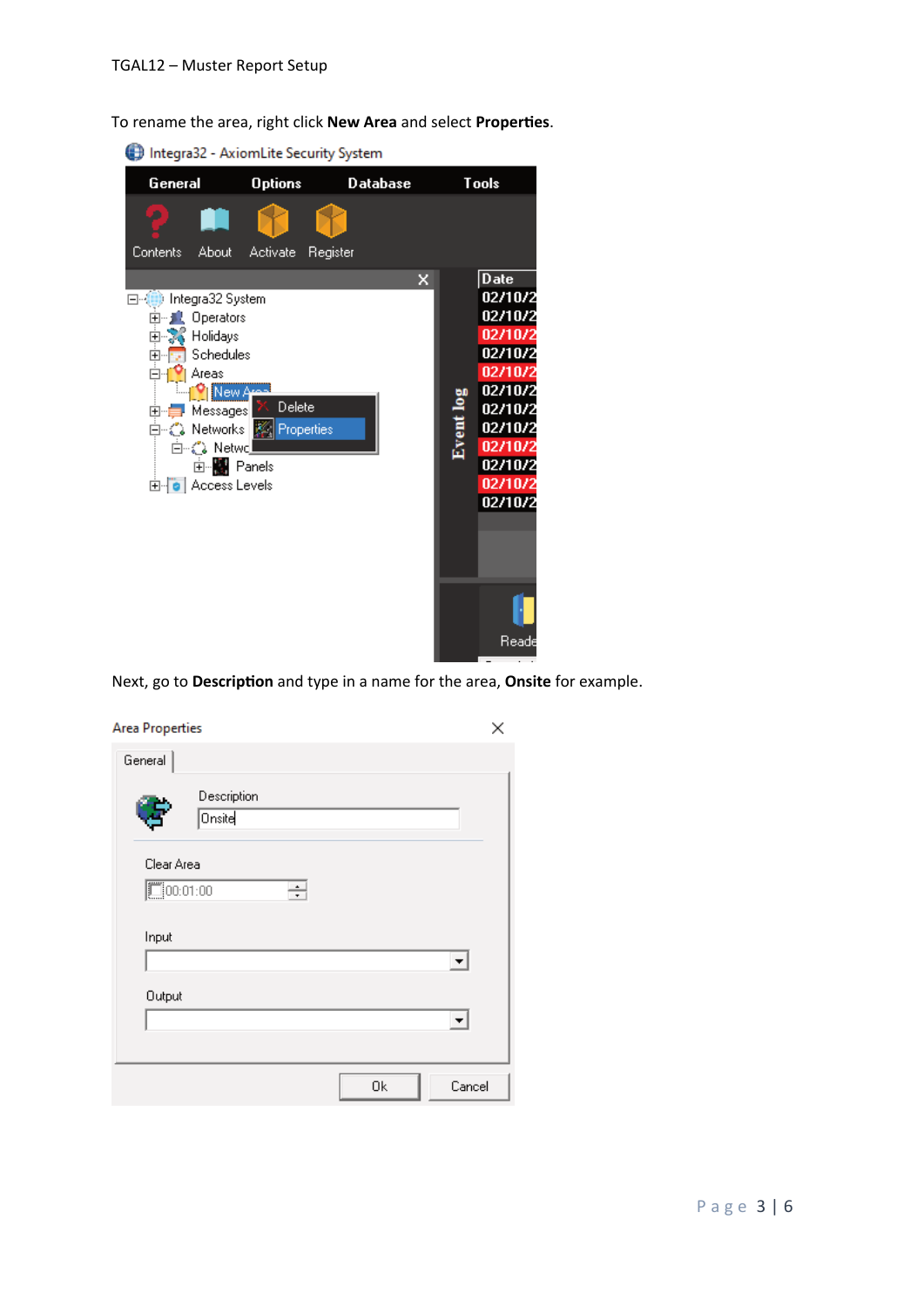Next, you will need to assign the Fire Alarm Input onto the area. Select **Input** and scroll down to **Fire Alarm**. Click **Ok** when finished.

| <b>Area Properties</b> |                       |        |
|------------------------|-----------------------|--------|
| General                |                       |        |
|                        | Description<br>Onsite |        |
| Clear Area<br>00:01:00 | ÷                     |        |
| Input<br>Fire Alarm    |                       |        |
| Output                 |                       |        |
|                        | 0k                    | Cancel |

Next, you will need to add another area, such as **Offsite**. Repeat the above steps to add this.

| <b>Area Properties</b>        |                        |   |    | ×      |
|-------------------------------|------------------------|---|----|--------|
| General                       |                        |   |    |        |
|                               | Description<br>Offsite |   |    |        |
| Clear Area<br>$\Box 00:01:00$ |                        | ÷ |    |        |
| Input                         |                        |   |    |        |
| Output                        |                        |   |    |        |
|                               |                        |   | 0k | Cancel |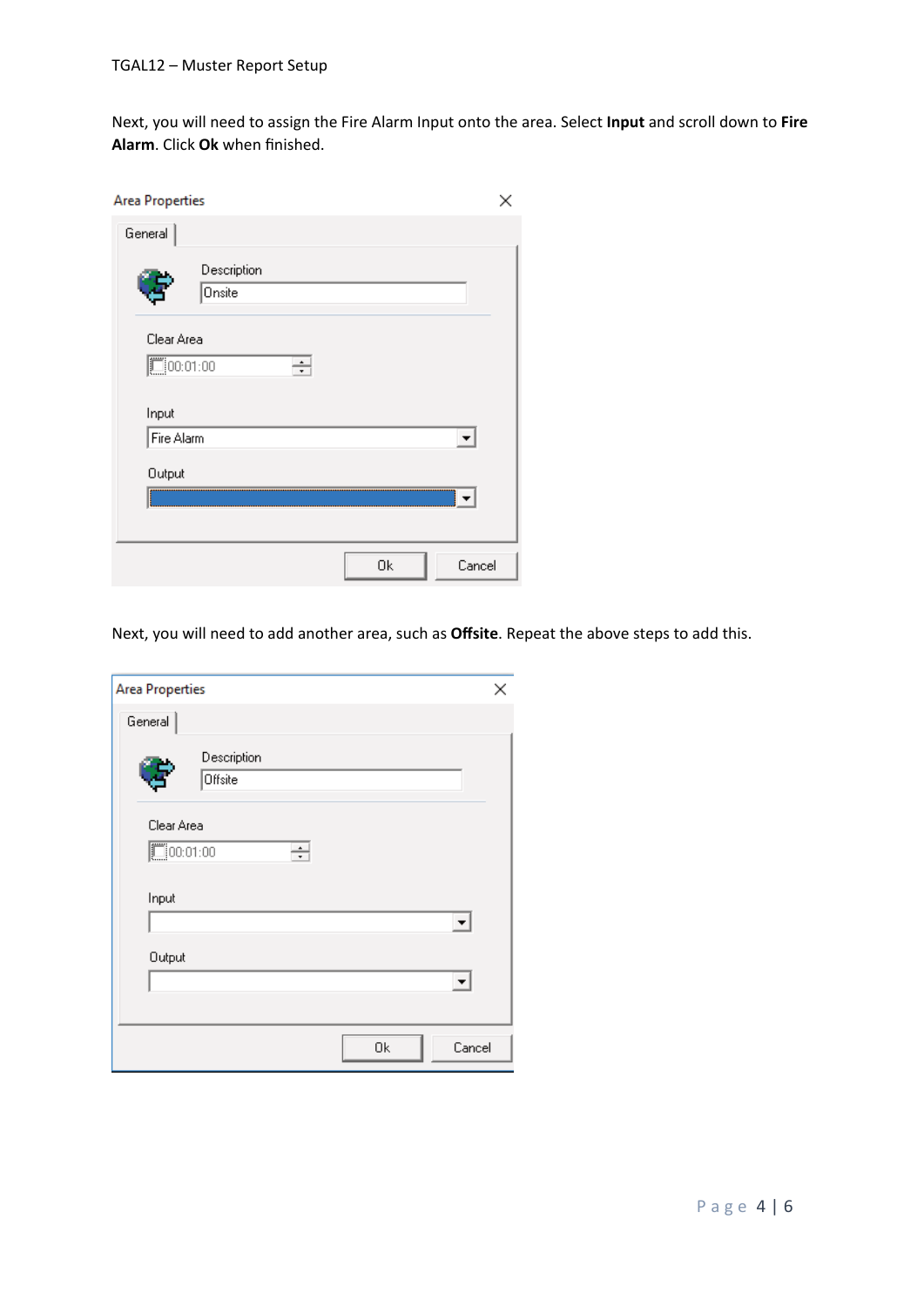Scroll down to **Access Points** and select the reader you want to apply the two areas to. Right click the reader (**Reader 1** is show in this example) and select **Proper�es**.

| Integra32 - AxiomLite Security System |                                              |                   |                      |                 |              |             |                                            |
|---------------------------------------|----------------------------------------------|-------------------|----------------------|-----------------|--------------|-------------|--------------------------------------------|
| General                               |                                              | <b>Options</b>    |                      | <b>Database</b> | <b>Tools</b> |             | Add-ins                                    |
| Contents                              | About                                        | Activate          | Register             |                 |              |             |                                            |
| □ ∰ Integra32 System                  |                                              |                   |                      | x               |              | <b>Date</b> | 02/10/2020 08:45:24                        |
|                                       | 田…JK Operators                               |                   |                      |                 |              |             | 02/10/2020 09:13:53                        |
|                                       | 由 2. Holidays                                |                   |                      |                 |              |             | 02/10/2020 09:13:58                        |
|                                       | Schedules                                    |                   |                      |                 |              |             | 02/10/2020 09:13:58                        |
| 曱                                     | Areas                                        |                   |                      |                 |              |             | 02/10/2020 09:14:03                        |
|                                       | Messages                                     |                   |                      |                 | <b>DD</b>    |             | 02/10/2020 09:14:07<br>02/10/2020 09:15:31 |
|                                       | ⊟…ี ใู้ Networks<br>⊟่ <i>∝ั</i> ൂ Network 1 |                   |                      |                 |              |             | 02/10/2020 09:17:59                        |
|                                       | 白…∭ Panels                                   |                   |                      |                 | Event lo     |             | 02/10/2020 09:18:05                        |
|                                       |                                              | 白 but Panel 1     |                      |                 |              |             | 02/10/2020 09:18:05                        |
|                                       |                                              | Ė-                | <b>Access Points</b> |                 |              |             | 02/10/2020 09:18:10                        |
|                                       |                                              |                   |                      | Properties      |              |             | 02/10/2020 10:20:40                        |
|                                       |                                              |                   | Bea                  |                 |              |             |                                            |
|                                       |                                              | Inputs<br>O L L . |                      |                 |              |             |                                            |
|                                       |                                              |                   |                      |                 |              |             |                                            |

Select the **Advanced** tab on the far right and set **Entering Area** to **Onsite** and **Exi�ng Area** to **Offsite**. Once finished, click **Ok**.

| Reader 1                                                                                                                                                                        | × |
|---------------------------------------------------------------------------------------------------------------------------------------------------------------------------------|---|
| General   Modes   Time-outs   Links   Alarms   CCTV   Advanced                                                                                                                  |   |
| <b>Entering Area</b><br>Standard APB Enabled<br>п.<br>01 - Onsite<br>$\overline{\phantom{a}}$<br>Exiting Area<br>02 - Offsite<br>▼<br>Exit Reader Installed<br>AP Activity<br>U |   |
| 0k<br>Cancel                                                                                                                                                                    |   |